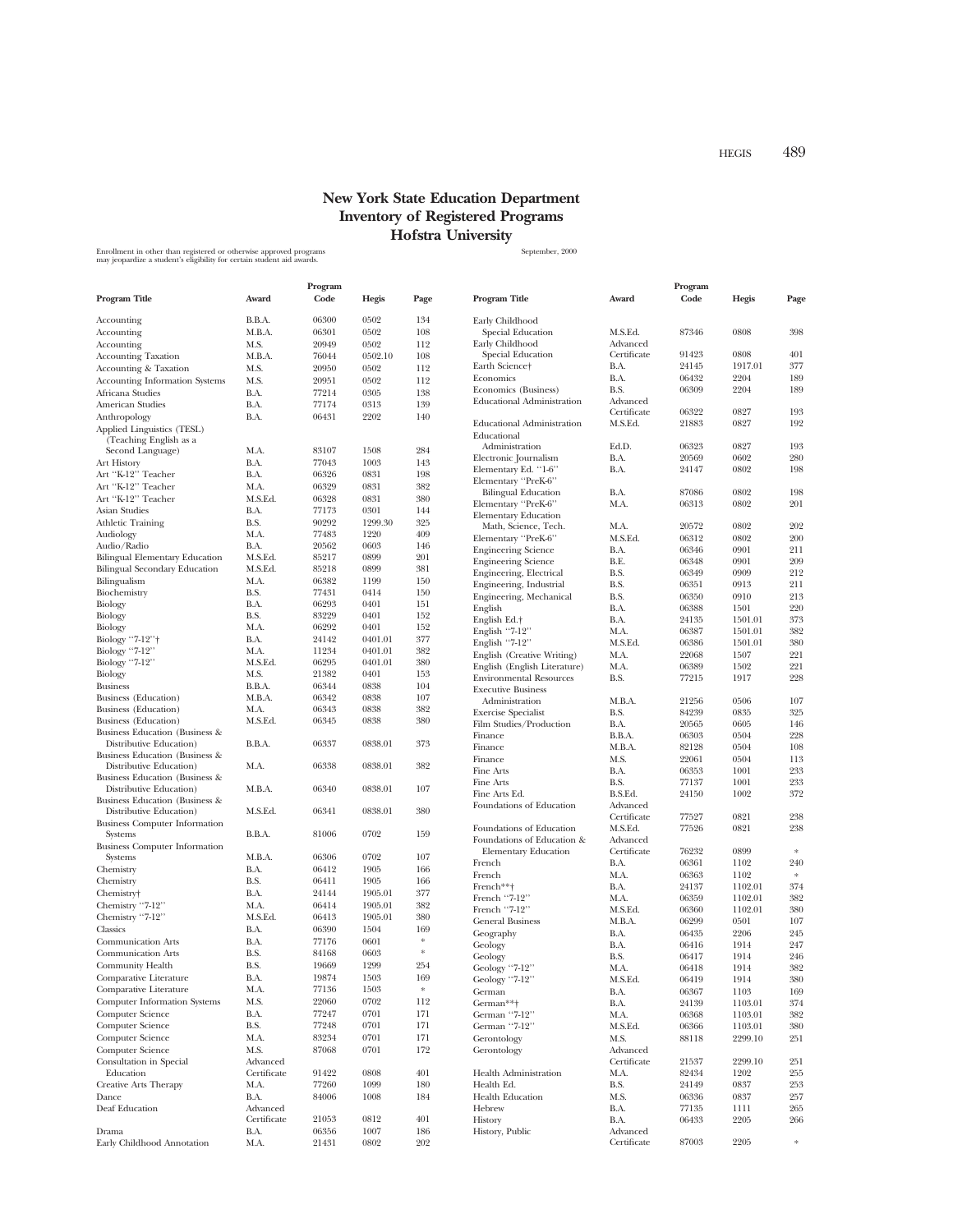|                                        |             | Program |         |                   |                                               |             | Program |         |           |
|----------------------------------------|-------------|---------|---------|-------------------|-----------------------------------------------|-------------|---------|---------|-----------|
| Program Title                          | Award       | Code    | Hegis   | Page              | Program Title                                 | Award       | Code    | Hegis   | Page      |
| History                                | M.A.        | 06434   | 2205    | $\frac{1}{2} \xi$ | Psychology, Clinical-School                   | Ph.D.       | 81073   | 2099    | 343       |
| Human Cytogenetics                     | M.S.        | 87495   | 0422    | 153               | Psychology, School-Community                  | M.S.        | 20796   | 2099    | 343       |
| Humanities                             | B.A.        | 06442   | 4903    | 95                |                                               |             |         |         |           |
|                                        |             |         |         |                   | Psychology, School-Community                  | Psy.D.      | 19578   | 2099    | 345       |
| Humanities                             | M.A.        | 06443   | 4903    | 271               | <b>Public Relations</b>                       | B.A.        | 22976   | 0604    | 280       |
| Human Resources Management             | M.S.        | 22062   | 0515    | 113               | Reading, Language, and                        |             |         |         |           |
| <b>Ibero-American Studies</b>          | B.A.        | 86350   | 0399    | 392               | Cognition                                     | Ed.D.       | 13809   | 0830    | 359       |
| Industrial/Organizational              |             |         |         |                   | Reading, Language, and                        |             |         |         |           |
| Psychology                             | M.A.        | 92354   | 2008    | 342               | Cognition                                     | Ph.D.       | 13810   | 0830    | 360       |
| Interdisciplinary Studies,             |             |         |         |                   | Reading Teacher                               | Advanced    |         |         |           |
| New College                            | B.A.        | 82013   | 4901    | 95                |                                               | Certificate | 13808   | 0830    | 358       |
| Interdisciplinary Studies,             |             |         |         |                   | Reading, Language, and                        |             |         |         |           |
| New College                            | M.A.        | 06119   | 4901    | 272               | <b>Cognition Teacher</b>                      | M.A.        | 13806   | 0830    | 358       |
| <b>International Business</b>          | B.B.A.      | 06308   | 0513    | 274               | Rehabilitation Administration                 | Advanced    |         |         |           |
| <b>International Business</b>          | M.B.A.      | 82009   | 0513    | 107               |                                               | Certificate | 21517   | 0506    | 363       |
| Italian                                | B.A.        | 06370   | 1104    | 276               | Rehabilitation Counseling                     | M.S.Ed.     | 77761   | 2104.10 | 363       |
| Italian**+                             | B.A.        | 24140   | 1104.01 | 374               | Russian                                       | B.A.        | 06116   | 1106    | 169       |
| Jewish Studies (Judaica)               | B.A.        | 77175   | 0399    | 278               | Russian**+                                    | B.A.        | 24141   | 1106.01 | 374       |
| <b>Labor Studies</b>                   | B.A.        | 24238   | 0516    | 419A              | Russian "7-12"                                | M.A.        | 06380   | 1106.01 | 382       |
| Latin American and                     |             |         |         |                   | Russian "7-12"                                | M.S.Ed.     | 06379   | 1106.01 | 380       |
| Caribbean Studies                      | B.A.        | 24161   | 0399    | 282               | School Administrator                          | Advanced    |         |         |           |
| Law                                    | J.D.        | 06384   | 1401    | 128               | & Supervisor                                  | Certificate | 06324   | 0828    | 193       |
| American Legal Studies                 | LL.M.       | 21962   | 1499    | 128               | School and Community                          |             |         |         |           |
| <b>International Law</b>               | LL.M.       | 21961   | 1499    | 128               | <b>Health Education</b>                       | B.S.        | 86010   | 0837    | $\approx$ |
| Liberal Arts                           | B.A.        | 77216   | 4901    | 283               | School Counselor                              | Advanced    |         |         |           |
| Liberal Arts, University               |             |         |         |                   |                                               | Certificate | 06319   | 0826.01 | 177       |
| Without Walls                          | B.A.        | 06439   | 4901    | 101               | School Counselor                              | M.S.Ed.     | 06318   | 0826.01 | 176       |
|                                        |             |         |         |                   | School Counselor                              | Advanced    |         |         |           |
| Liberal Arts, University               |             |         |         |                   |                                               |             | 19832   | 0899    | 177       |
| Without Walls                          | B.S.        | 78070   | 4901    | 101               | <b>Bilingual Extension</b>                    | Certificate |         |         |           |
| <b>Literacy Studies</b>                | M.S.Ed.     | 13807   | 0830    | 285               | School Psychologist                           | M.A.        | 06321   | 0826.02 | 343       |
| Literacy Studies and Special Education | M.S.Ed.     | 79300   | 0830.01 | 286               | School Psychologist                           | Ph.D.       | 06320   | 0826.02 | 343       |
| Managed Care                           | Advanced    |         |         |                   | Sex Counseling                                | Advanced    |         |         |           |
|                                        | Diploma     | 20244   | 1202    | 258               |                                               | Certificate | 82529   | 2104.10 | 301       |
| Management                             | B.B.A.      | 06305   | 0506    | 291               | Social Science Ed.+                           | B.A.        | 24146   | 2201.01 | 378       |
| Management                             | M.B.A.      | 82129   | 0506    | 107               | Social Studies "7-12"                         | M.A.        | 02357   | 2201.01 | 382       |
| Management (Hauppague)                 | M.B.A.      | 19287   | 0506    | 107               | Social Studies "7-12"                         | M.S.Ed.     | 02142   | 2201.01 | 380       |
| Marketing                              | B.B.A.      | 06307   | 0509    | 296               | Sociology                                     | B.A.        | 06437   | 2208    | 389       |
| Marketing                              | M.B.A.      | 82130   | 0509    | 107               | Spanish                                       | B.A.        | 06375   | 1105    | 392       |
| Marketing Research                     | M.S.        | 22063   | 0509    | 113               | Spanish                                       | M.A.        | 06374   | 1105    | $\approx$ |
| Marriage & Family Therapy              | Advanced    |         |         |                   | Spanish**†                                    | B.A.        | 24138   | 1105.01 | 374       |
|                                        | Certificate | 86077   | 2104.10 | 301               | Spanish "7-12"                                | M.A.        | 06376   | 1105.01 | 382       |
| Marriage & Family Therapy              | M.A.        | 82523   | 2104.10 | 300               | Spanish "7-12"                                | M.S.Ed.     | 06373   | 1105.01 | 380       |
| Mass Media Studies                     | B.A.        | 20570   | 0601    | 303               | Special Education                             |             |         |         |           |
| Mathematics                            | B.A.        | 06397   | 1701    | 305               | & Art Therapy                                 | M.S.Ed.     | 86078   | 0899    | 399       |
| Mathematics                            | B.S.        | 06401   | 1701    | 305               | Special Education Assessment                  | Advanced    |         |         |           |
| Mathematics                            | M.A.        | 06402   | 1701    | 306               | and Diagnosis                                 | Certificate | 91561   | 0808    | 401       |
| Mathematics, Applied                   | M.S.        | 90085   | 1703    | 306               | Special Education                             | M.P.S.      | 81473   | 0808    | 397       |
| Mathematics Ed.+                       | B.A.        | 24136   | 1701.01 | 375               | Special Education, Teachers of                | M.S.Ed.     | 06314   | 0808    | 397       |
| Mathematics "7-12"                     | M.A.        | 06400   | 1701.01 | 382               | Special Education, Teachers of                | M.A.        | 06315   | 0808    | 400       |
| Mathematics "7-12"                     | M.S.Ed.     | 06399   | 1701.01 | 380               | Special Education, Teachers of                | Advanced    |         |         |           |
|                                        | Advanced    |         |         |                   |                                               | Certificate | 78716   | 0808    | 401       |
| Middle School Extension,               |             |         |         |                   | Speech Communication &                        |             |         |         |           |
| grades 5-6                             | Certificate | 19805   | 0899    | 383               | <b>Rhetorical Studies</b>                     | B.A.        | 20571   | 0601    | 406       |
| Middle School Extension,               | Advanced    |         |         |                   | Speech Communication &                        |             |         |         |           |
| grades 7-9                             | Certificate | 19806   | 0844    | 203               | Education                                     | B.A.        | 20561   | 1506    | 379       |
| Music                                  | B.A.        | 06354   | 1005    | 313               |                                               |             |         | 1220    | 408       |
| Music                                  | B.S.        | 06355   | 1005    | 313               | Speech-Language Pathology                     | B.A.        | 81105   |         |           |
| Music "K-12" Teacher                   | B.A.        | 06332   | 0832    | 371               | Speech-Language Pathology                     | M.A.        | 77482   | 1220    | 409       |
| Music Education                        | B.S.Ed.     | 24134   | 1005    | 376               | Speech & Hearing Handicapped,                 |             |         |         |           |
| Music "K-12" Teacher                   | M.A.        | 06333   | 0832    | 382               | Teachers of                                   | M.A.        | 06317   | 0815    | 410       |
| Music "K-12" Teacher                   | M.S.Ed.     | 06330   | 0832    | 380               | Speech and Hearing Handicapped                |             |         |         |           |
| Natural Science                        | B.A.        | 06440   | 4902    | 99                | with Bilingual Extension,                     | Advanced    |         |         |           |
| Natural Science                        | M.A.        | 06441   | 4902    | *                 | Teachers of                                   | Certificate | 22483   | 0815    | 410       |
| Natural Sciences                       | Certificate | 24235   | 5401    | 340               | Taxation                                      | M.S.        | 20952   | 0502.10 | 112       |
| Philosophy                             | B.A.        | 06395   | 1509    | 320               | Teaching of English as a Second               |             |         |         |           |
| Physical Education                     | M.S.        | 87061   | 0835    | 327               | Language (TESL)                               | M.S.Ed.     | 83108   | 1508    | 382       |
| Physical Ed.                           | B.S.Ed.     | 24148   | 0835    | 324               | <b>Teaching of Writing</b>                    | M.A.        | 87500   | 0899    | 418       |
| Physics                                | B.A.        | 06406   | 1902    | 336               | <b>Teaching of Writing</b>                    | Advanced    |         |         |           |
| Physics, Applied                       | B.S.        | 06121   | 1902    | 336               |                                               | Certificate | 87501   | 0899    | 419       |
| Physics "7-12"+                        | B.A.        | 24143   | 1902.01 | 377               | Technology and Public Policy                  | B.S.        | 79551   | 4999    | $\approx$ |
| Physics "7-12"                         | M.A.        | 06405   | 1902.01 | 382               | <b>Theater Arts</b>                           | B.F.A.      | 06358   | 1007    | 186       |
| Physics "7-12"                         |             |         |         |                   | Video/Television                              | B.A.        | 20563   | 0603    | 146       |
|                                        | M.S.Ed.     | 06404   | 1902.01 | 380               | Video/Television                              | B.S.        | 20564   | 0603    | 146       |
| <b>Political Science</b>               | B.A.        | 06436   | 2207    | 338               | Video/Television & Business                   | B.S.        | 20567   | 0605    | 146       |
| Postsecondary Transition               | Advanced    |         |         |                   | Video/Television & Film                       | B.S.        | 20566   | 0605    | 146       |
| Specialist                             | Certificate | 19961   | 0899    | 401               |                                               |             |         |         |           |
| Print Journalism                       | B.A.        | 20568   | 0602    | 280               |                                               |             |         |         |           |
| Program Evaluators, Program            |             |         |         |                   | *No new students being admitted at this time. |             |         |         |           |
| to Prepare                             | M.S.Ed.     | 78392   | 0824    | 368               | **Languages Other Than English                |             |         |         |           |
| Psychology                             | B.A.        | 06420   | 2001    | 342               | †Adolescence Education                        |             |         |         |           |
| Psychology                             | M.A.        | 06421   | 2001    | 342               |                                               |             |         |         |           |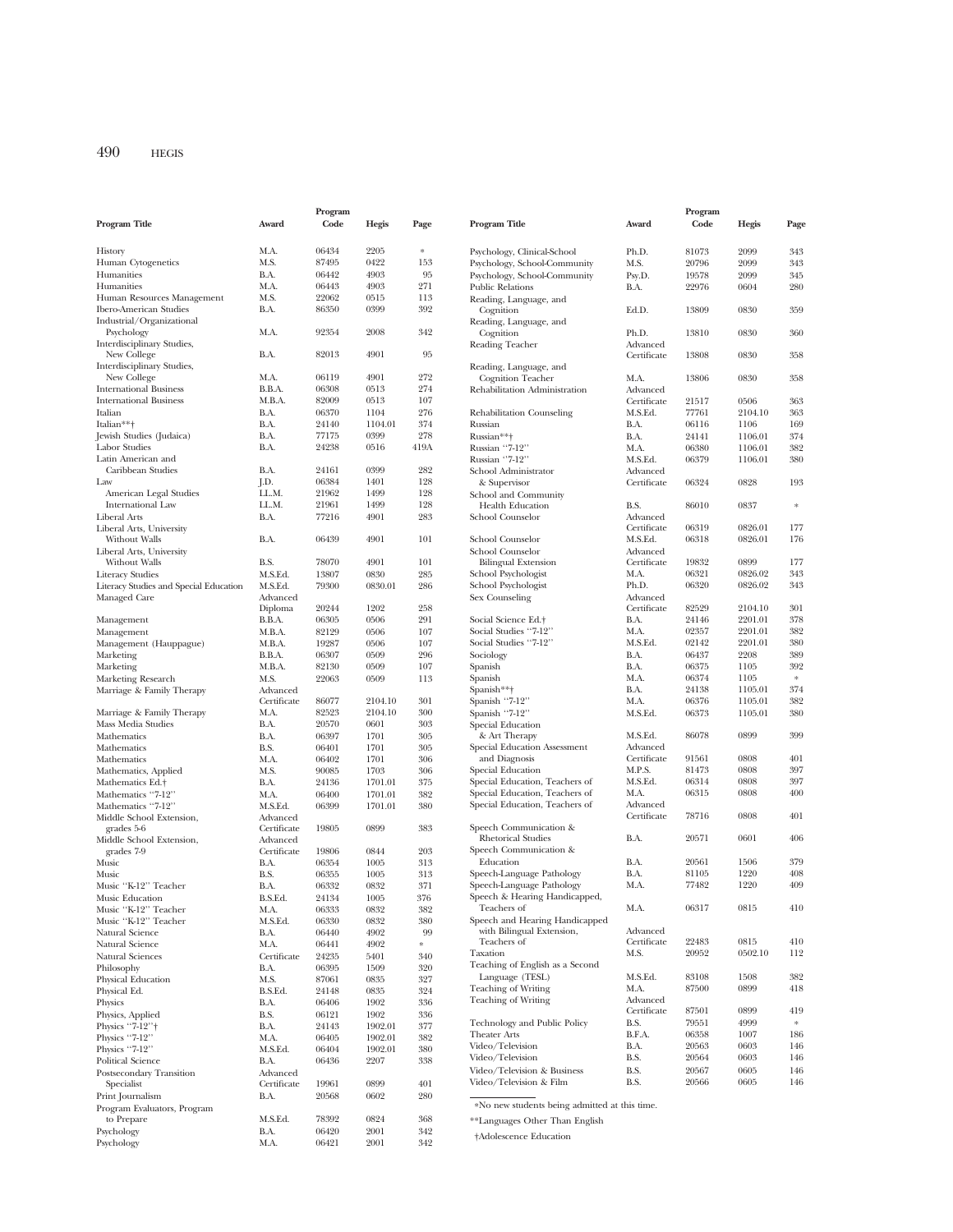## Index

| Absences (see Attendance)                                 | 63         |
|-----------------------------------------------------------|------------|
| Academic Advisement                                       | 14         |
| Academic Calendar<br>52, inside covers                    |            |
| Academic Chairs and Distinguished Professorships          | 424        |
| <b>Academic Honesty</b>                                   | 51         |
| Academic Honors                                           | 67         |
| Academic Organization                                     | 8          |
| Academic Projects, Special                                | 134        |
| Acceptance Fee (see Tuition Deposit)                      | 26         |
| Accounting, Taxation, and Business Law                    | 134        |
| Accounting & Taxation                                     | 112        |
| <b>Accounting Certificate Program</b>                     | 11         |
| <b>Accounting Information Systems</b>                     | 112        |
| Accreditation                                             | 3          |
| <b>Activity Fee</b>                                       | 26         |
| Address, Change of                                        | 51         |
| Administration and Policy Studies                         | 138        |
| Administrative Staff                                      | 434        |
| Admission to the University                               |            |
| Graduate                                                  | 73         |
| <b>High School</b>                                        | 55         |
| Part-time                                                 | 10, 57     |
| <b>Summer Sessions</b>                                    | 10         |
| Transfer                                                  | 57         |
| Undergraduate                                             | 55         |
| Advanced Certificate<br>Consultation in Special Education | 401        |
| Deaf Education                                            | 401        |
| Early Childhood Special Education                         | 401        |
| Gerontology                                               | 251        |
| Middle School Extension, grades 5-6                       | 383        |
| Middle School Extension, grades 7-9                       | 203        |
| Postsecondary Transition Specialist<br>Public History     | 401<br>266 |
| School Counselor Bilingual Extension                      | 177        |
| Special Education Assessment and Diagnosis                | 401        |
| Teacher of the Speech and Hearing Handicapped             |            |
| (TSHH) and Bilingual Extension                            | 410        |
| <b>Teaching of Writing</b>                                | 419        |
| Advanced Placement                                        | 55         |
| Advanced Standing Policy (See Transfer Credit Policy)     | 58         |
| Advanced Standing (Transfer Credit) for Core Courses      | 86         |
| <b>Advanced Study Programs</b>                            | 75         |
| Counseling<br><b>Educational Administration</b>           | 177<br>193 |
| Foundations of Education                                  | 238        |
| Reading                                                   | 358        |
| Sex Counseling                                            | 301        |
| Special Education                                         | 400        |
| Advisement, University                                    | 14         |
| Africana Studies                                          | 138        |
| Alumni Relations                                          | 13         |
| Ambassador Program                                        | 14         |
| American Studies                                          | 139        |
| Anthropology                                              | 140        |
| Application Fee                                           | 26         |

| Application for Graduation                    |             |
|-----------------------------------------------|-------------|
| Graduate                                      | 79          |
| Undergraduate                                 | 67          |
| <b>Applied Linguistics</b>                    | 284         |
| <b>Applied Mathematics</b>                    | 306         |
| <b>Applied Physics</b>                        | 336         |
| <b>Arabic</b>                                 | 143         |
| Army Cooperative Program                      | 56          |
| Art Education                                 | 372         |
| Art History and Humanities                    | 143         |
| Asian Studies                                 | 144         |
| Astronomy                                     | 145         |
| Athletics, Intercollegiate                    | 16          |
| <b>Athletic Training</b>                      | 325         |
| Attendance                                    | 63          |
| Attendance at Another College                 | 63          |
| Audiology or Speech-Language Pathology        | 409         |
| Audio/Video/Film                              | 146         |
| Auditing                                      | 51          |
| Availability of Records                       | 54          |
| Average, Cumulative Grade Point               |             |
| Graduate                                      | 76          |
| Undergraduate                                 | 62          |
| Awards                                        | 48          |
| Axinn Library, Joan and Donald E.             | 22          |
| Baccalaureate Degrees with Distinction        | 69          |
| <b>Bachelor</b> of Arts                       | 82          |
| Africana Studies                              | 138         |
| American Studies<br>Anthropology              | 139<br>140  |
| <b>Art History</b>                            | 143         |
| Asian Studies                                 | 144         |
| Audio/Radio                                   | 146         |
| Biology                                       | 151         |
| Broadcast Journalism<br>Chemistry             | 280<br>166  |
| Classics                                      | 169         |
| Comparative Literature                        | 169         |
| Computer Science                              | 171         |
| Dance                                         | 184         |
| Drama<br>Economics                            | 186<br>189  |
| Education                                     | 198         |
| Elementary and Bilingual Education            | 198         |
| <b>Engineering Science</b>                    | 211         |
| English                                       | 220         |
| Film Studies and Production<br>Fine Arts      | 146<br>233  |
| French                                        | 240         |
| Geography                                     | 245         |
| Geology                                       | 245         |
| German<br>Hebrew                              | 169<br>265  |
| History                                       | 266         |
| <b>Ibero-American Studies</b>                 | 392         |
| Italian                                       | 276         |
| <b>Jewish Studies</b><br><b>Labor Studies</b> | 278<br>419A |
| Latin American and Caribbean Studies          | 282         |
|                                               |             |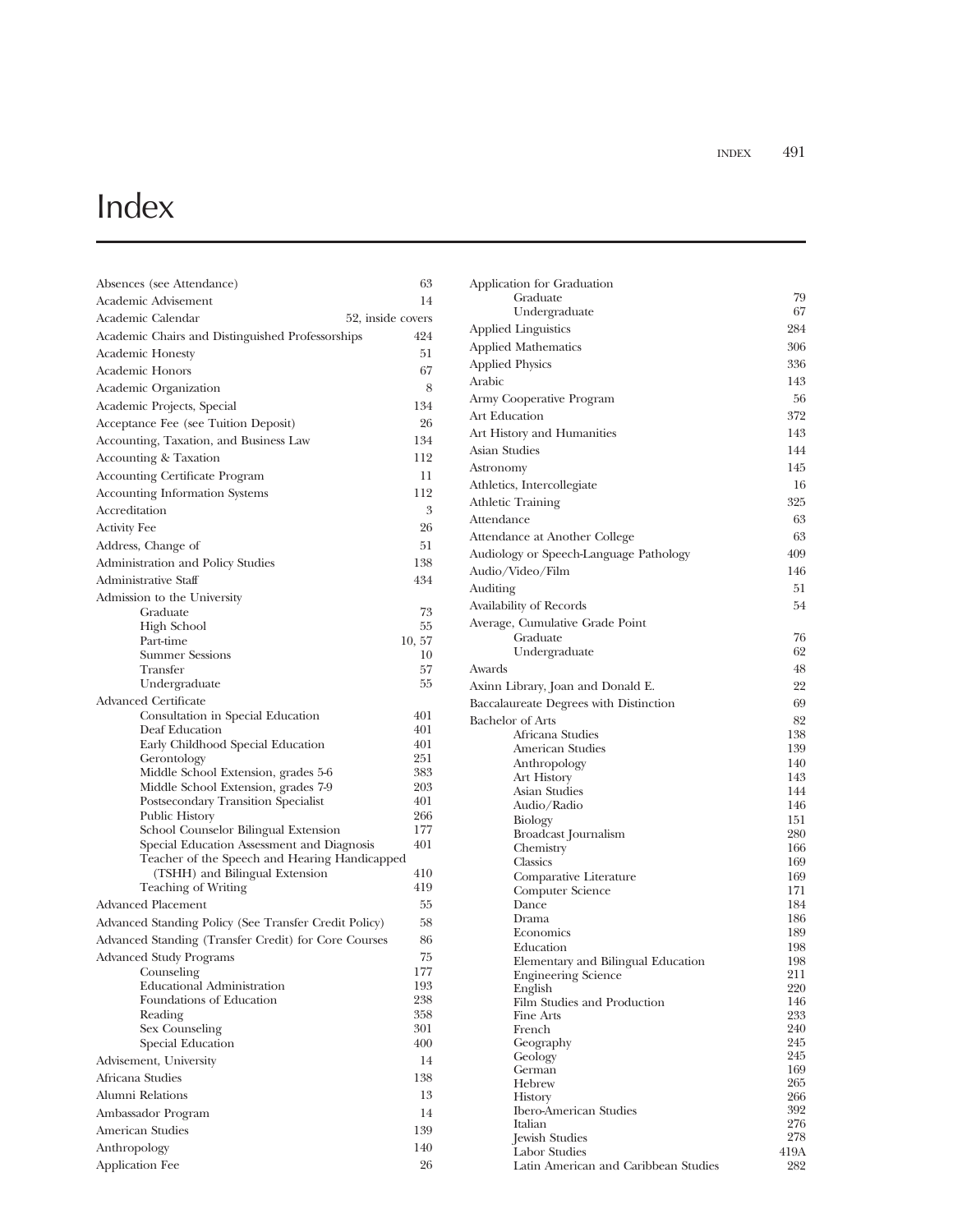| Liberal Arts                                         | 283        |
|------------------------------------------------------|------------|
| Major                                                | 82         |
| Mathematics<br>Minor                                 | 305<br>82  |
| Music                                                | 313        |
| New College                                          | 90         |
| Philosophy                                           | 320        |
| Physics                                              | 336        |
| Political Science                                    | 338        |
| Print Journalism                                     | 280        |
| Psychology<br><b>Public Relations</b>                | 342<br>280 |
| Russian                                              | 169        |
| Sociology                                            | 389        |
| Spanish                                              | 392        |
| Speech Communication and Rhetorical Studies          | 406        |
| Speech Communication Education                       | 379        |
| Speech-Language-Hearing Sciences                     | 408        |
| Speech-Language Pathology                            | 408        |
| Video/Television                                     | 146        |
| Bachelor of Business Administration<br>Accounting    | 104<br>134 |
| <b>Business Computer Information Systems</b>         | 159        |
| <b>Business Education</b>                            | 373        |
| Finance                                              | 228        |
| <b>International Business</b>                        | 274        |
| Major                                                | 104        |
| Management                                           | 291        |
| Marketing                                            | 296        |
| Minor                                                | 105        |
| Bachelor of Engineering                              | 86         |
| Bachelor of Fine Arts<br><b>Theater Arts</b>         | 186        |
| <b>Bachelor</b> of Science                           |            |
| <b>Applied Physics</b>                               | 86<br>336  |
| Athletic Training                                    | 325        |
| Biochemistry                                         | 150        |
| Biology                                              | 152        |
| <b>Business Economics</b>                            | 189        |
| Chemistry                                            | 166        |
| Community Health                                     | 254        |
| Computer Science<br>Computer Science and Mathematics | 171<br>305 |
| <b>Electrical Engineering</b>                        | 212        |
| <b>Environmental Resources</b>                       | 228        |
| <b>Exercise Specialist</b>                           | 325        |
| Fine Arts                                            | 233        |
| Geology                                              | 246        |
| <b>Industrial Engineering</b>                        | 211        |
| Major                                                | 86         |
| Mathematics<br>Mechanical Engineering                | 305<br>213 |
| Minor                                                | 82         |
| Music                                                | 313        |
| School Health Education                              | 253        |
| Video/Television                                     | 146        |
| Video/Television and Business                        | 146        |
| Video/Television and Film                            | 146        |
| Bachelor of Science in Education                     | 124        |
| Fine Arts<br>Music                                   | 372        |
| Teaching of Physical Education                       | 376<br>324 |
|                                                      |            |
| Bachelor's Programs                                  | 60         |
| Band (see Musical Organizations)                     | 25         |
| <b>Bilingual Elementary Education</b>                | 201        |
| Bilingual Secondary Education                        | 381        |
| Bilingualism                                         | 150        |
| Binding Fee for Master's Essay                       | 27         |

| Biochemistry                                                             | 150               |
|--------------------------------------------------------------------------|-------------------|
| Biology                                                                  | 151               |
| <b>Biomedical Engineering</b>                                            | 210               |
| <b>Board of Trustees</b>                                                 | 6                 |
| <b>Books and Supplies</b>                                                | 27                |
| <b>Bookstore</b>                                                         | 14                |
| Buckley Amendment (see Availability of Records)                          | 54                |
| <b>Bulletin of First Matriculation</b>                                   | 73                |
| Bulletin of First Registration                                           | 66                |
| <b>Business Administration</b><br>Bachelor                               | 104               |
| Master                                                                   | 107               |
| Master/Juris Doctor                                                      | 110               |
| Business Computer Information Systems and                                |                   |
| Quantitative Methods                                                     | 159               |
| <b>Business Economics</b>                                                | 189               |
| <b>Business Education</b>                                                | 373               |
| <b>Business Law</b><br>Business, Frank G. Zarb School of                 | 164<br>102        |
| Accounting                                                               | 134               |
| <b>Business Computer Information Systems</b>                             | 159               |
| <b>Business Law</b>                                                      | 164               |
| Finance<br><b>General Business</b>                                       | 228<br>244        |
| <b>International Business</b>                                            | 274               |
| Major                                                                    | 104               |
| Management                                                               | 291               |
| Marketing<br>Minor                                                       | 296<br>105        |
| Quantitative Methods                                                     | 356               |
| Taxation (see Accounting)                                                | 108               |
| Business Studies, Center for                                             | 11                |
| Cafeterias (see Food Services)                                           | 15                |
| Calendar, Academic                                                       | 52, inside covers |
| Campus Map                                                               | 433               |
| Career Planning                                                          |                   |
| (see Career Counseling Services, 15<br>and Career Center, 14)            |                   |
| Center/Clinic/Institute                                                  |                   |
| <b>Business Studies</b>                                                  | 11                |
| Career                                                                   | 14                |
| <b>Career Counseling</b><br>Child Care Institute, Diane Lindner-Goldberg | 15<br>15          |
| Cultural                                                                 | 24                |
| Gerontology                                                              | 21                |
| Health (See Wellness Center)                                             | 21                |
| Psychological Evaluation, Research, and<br>Counseling                    | 23                |
| Reading/Communications Resource                                          | 23                |
| Reading/Writing Learning                                                 | 23                |
| Special Education and Rehabilitation<br>Speech-Language-Hearing          | 23<br>23          |
| Student                                                                  | 20                |
| Certificate of Advanced Study                                            |                   |
| Counseling                                                               | 177               |
| <b>Educational Administration</b><br>Foundations of Education            | 193<br>238        |
| Certificate Program in Natural Sciences                                  | 340               |
| Certification, New York State                                            | 21, 120           |
| Certified Employee Benefit Specialist (CEBS)                             | 11                |
| Change of Address                                                        |                   |
|                                                                          | 51                |
|                                                                          |                   |
| Change of Major/Minor/Specialization/<br>Concentration/Degree            | 51                |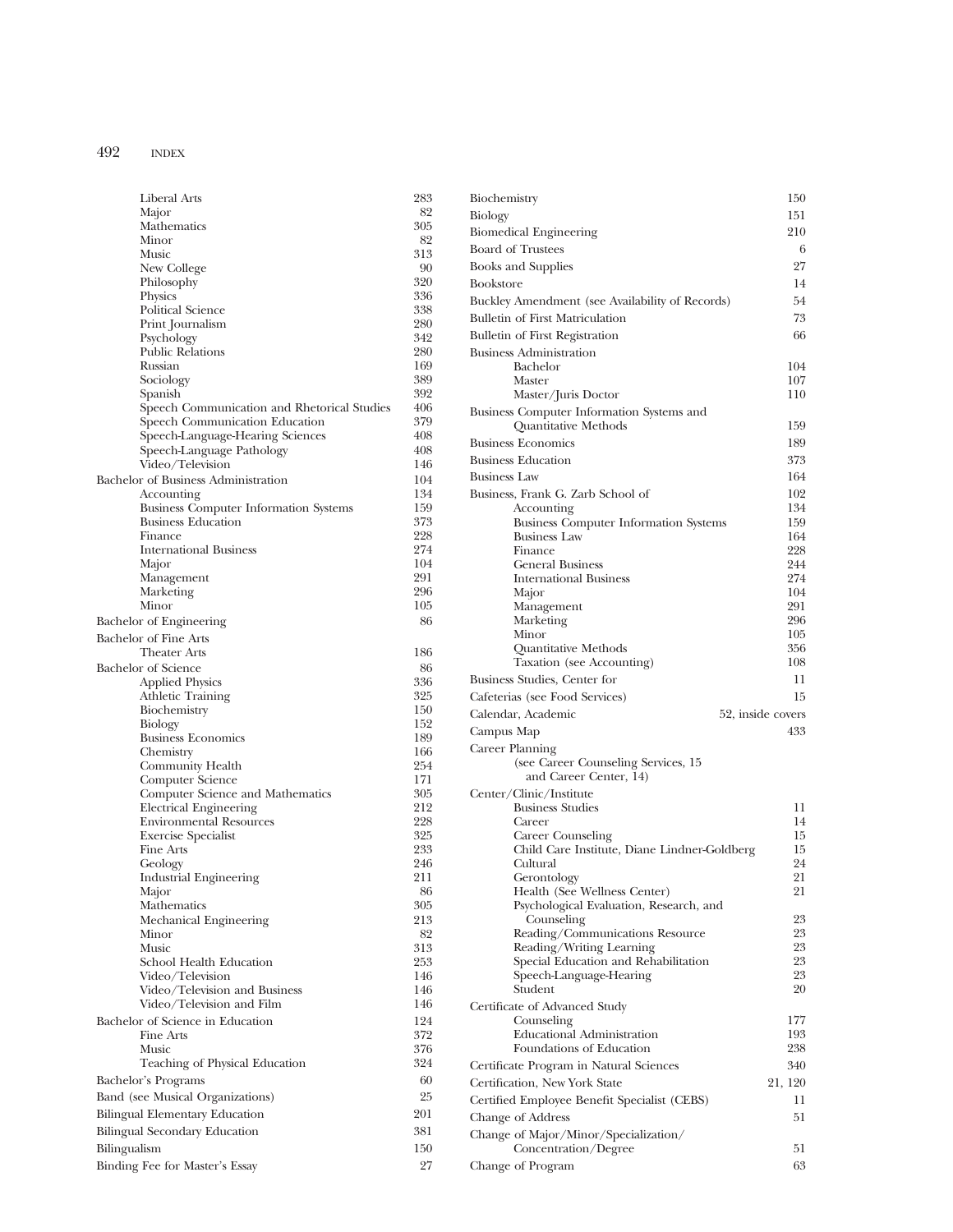| Chaplains                                               | 15            |
|---------------------------------------------------------|---------------|
| Chemistry                                               | 166           |
| Child Care Institute, Lindner-Goldberg                  | 15            |
| Chinese                                                 | 168           |
| Choosing a Program                                      | 60            |
| Chorus (see Musical Organization)                       | 25            |
| Civil Engineering                                       | 210           |
| <b>Class Schedules</b>                                  | 52            |
| <b>Class Standing</b>                                   | 64            |
| Clinical and School Psychology                          | 343           |
| College of Liberal Arts and Sciences                    | 81            |
| Commencement                                            | 67            |
| Common Hour                                             | 52            |
| Communication, School of                                | 115           |
| Audio/Video/Film                                        | 146           |
| Journalism and Mass Media Studies                       | 279           |
| Speech Communication and Rhetorical Studies             | 406           |
| Community Health                                        | 254           |
| Comparative Literature                                  | 169           |
| Comparative Literature and Languages                    | 169           |
| Comprehensive Examination                               | 80            |
| Computer Engineering                                    | 213           |
| Computer Science                                        | 171           |
| Computer Science and Mathematics                        | 305           |
| <b>Computer Services</b>                                | 21            |
| Computer Studies-Microcomputer Applications             | 12            |
| Consultation in Special Education                       | 401           |
| Continuing Education, University College for            | 10            |
|                                                         | 12            |
| Continuing Engineering Education                        |               |
| Core Courses                                            | 84, 85        |
| Core Curriculum<br>(Advanced Standing, Transfer Credit) | 82            |
| HCLAS; Zarb School of Business                          | 86, 105       |
| Counseling                                              | 176           |
| Counseling, Research, Special Education, and            |               |
| Rehabilitation                                          | 179           |
| Course Numbering System                                 | 53            |
| Creative Arts Therapy                                   | 180           |
| Creative Writing and Literature                         | 220           |
| Credit by Examination                                   |               |
| Graduate                                                | 74            |
| Undergraduate                                           | 55            |
| Credit for Prior Learning                               | 56            |
| Credits, Transfer                                       |               |
| Graduate                                                | 74            |
| Undergraduate                                           | 58            |
| Cultural Center, Hofstra                                | 24            |
| Cumulative Grade Point Average                          |               |
| Graduate                                                | 76            |
| Undergraduate                                           | 62            |
| Curriculum and Teaching                                 | 182           |
| Curriculum Evaluation                                   | 53            |
| Dance                                                   | 184           |
| David Filderman Gallery                                 | 24            |
| Day Program (see Full-Time Study)                       | 9, 52, 55, 73 |
| Deaf Education                                          | 401           |
| Dean of Students                                        | 15            |
| Dean's List                                             | 67            |
| Dean's Scholars                                         | 69            |

| Degree Requirements<br><b>Bachelor</b><br>Master<br>Doctoral         | 60<br>77<br>79 |
|----------------------------------------------------------------------|----------------|
| Degrees                                                              |                |
| Bachelor of Arts                                                     | 60, 82         |
| Bachelor of Business Administration                                  | 104            |
| Bachelor of Engineering<br><b>Bachelor of Fine Arts</b>              | 86<br>86       |
| <b>Bachelor of Science</b>                                           | 86             |
| Bachelor of Science in Education                                     | 124            |
| Doctor of Education                                                  | 79             |
| Doctor of Philosophy                                                 | 79             |
| Master of Arts                                                       | 87             |
| Master of Arts: Education<br>Master of Business Administration       | 126<br>107     |
| Master of Professional Studies                                       | 127            |
| Master of Science                                                    | 87, 111, 126   |
| Master of Science in Education                                       | 124, 126       |
| Degrees with Distinction                                             |                |
| <b>Bachelor</b>                                                      | 69             |
| Master                                                               | 77             |
| Degrees, Dual and Dual Majors                                        | 60             |
| Dempster Hall for Communications                                     | 15             |
| Departmental Honors Program                                          | 69             |
| Diploma or Certificate Replacement                                   | 27             |
| Disabled, Program for the (see PHED)                                 | 18             |
| Dismissal, Undergraduate, Graduate                                   | 63, 76         |
| Distinguished Professorships                                         | 444            |
| Division of                                                          |                |
| <b>Humanities</b><br>Natural Sciences, Mathematics, Engineering      | 81             |
| and Computer Sciences                                                | 81             |
| Social Sciences                                                      | 81             |
| Doctor of Education in                                               |                |
| <b>Educational Administration</b>                                    | 193            |
| Reading, Language, and Cognition                                     | 359            |
| Doctor of Philosophy in                                              |                |
| Psychology                                                           | 343            |
| Reading, Language, and Cognition                                     | 360            |
| Doctor of Psychology in School-Community Psychology                  | 345            |
| Doctoral Programs                                                    | 79             |
| Dormitories (see Residential Life)                                   | 19             |
| Drama                                                                | 186            |
| Dropped for Scholarship (see Dismissal)                              | 63             |
| Dual Majors and Dual Degrees                                         | 60             |
| Early Admission                                                      | 55             |
| Early Childhood Special Education                                    | 398            |
| Early Childhood Special Program                                      | 200            |
| Early Decision Admission                                             | 55             |
| Economics                                                            | 189            |
| Education and Allied Human Services, School of                       | 119            |
| Counseling                                                           | 176            |
| Creative Arts Therapy                                                | 180            |
| <b>Educational Administration</b>                                    | 192<br>198     |
| Elementary and Early Childhood Education<br>Foundations of Education | 237            |
| Health Professions and Family Studies                                | 253            |
| Literacy Studies                                                     | 285            |
| Marriage and Family Therapy                                          | 300            |
| Physical Education and Sport Sciences                                | 323            |
| Reading                                                              | 357            |
| Rehabilitation Counseling<br>Research                                | 363<br>368     |
| Secondary Education                                                  | 371            |
|                                                                      |                |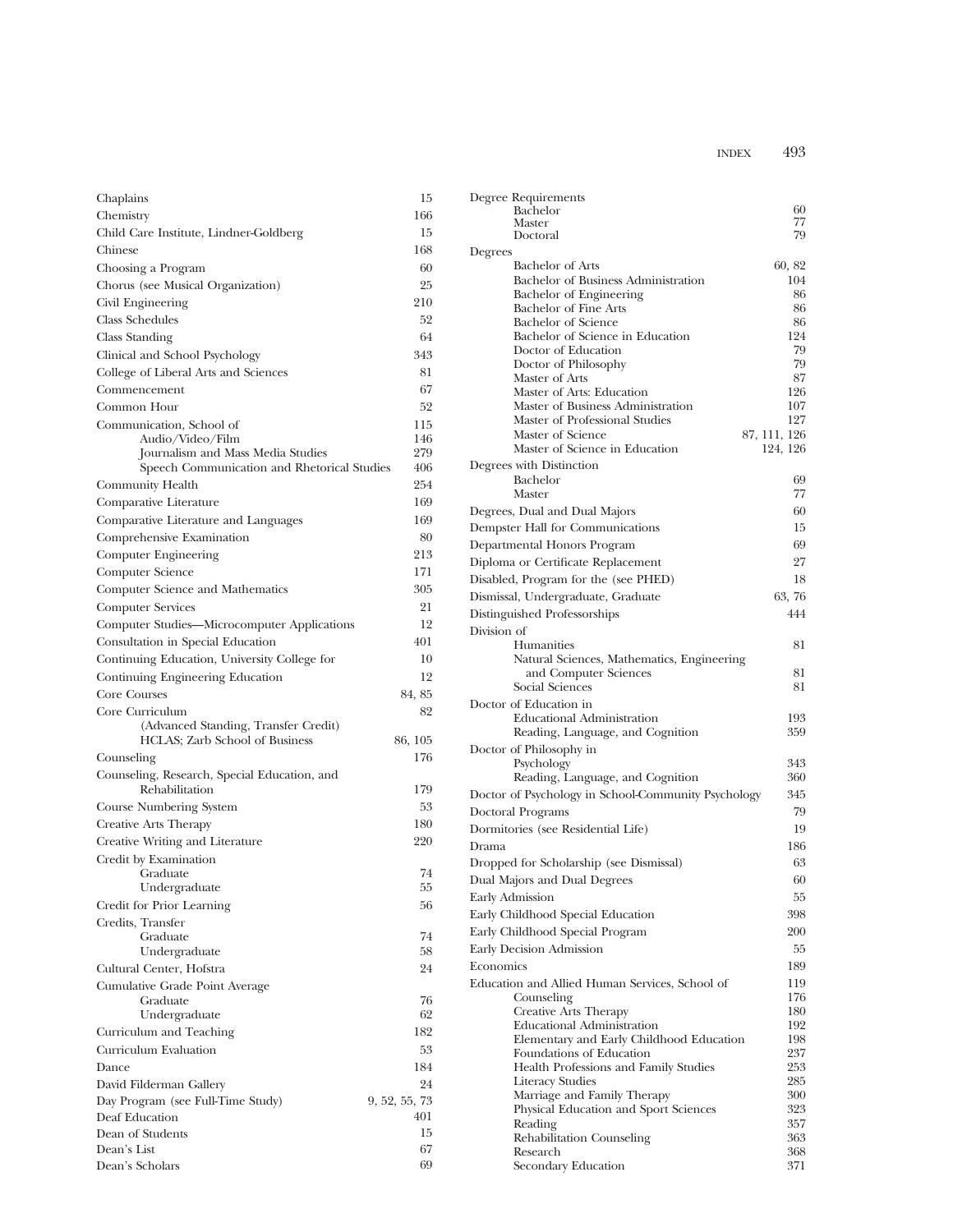| Special Education                                                        | 396       |
|--------------------------------------------------------------------------|-----------|
| Writing                                                                  | 418       |
| Education Abroad (see International Study)                               | 17        |
| <b>Educational Administration</b>                                        | 192       |
| <b>Educational Psychology</b><br><b>Educational Services</b>             | 179<br>21 |
| <b>Educational Studies Program</b>                                       | 197       |
| Elective                                                                 | 52        |
| <b>Electrical Engineering</b>                                            | 212       |
| Electron Microscopy                                                      | 153       |
| Elementary and Bilingual Education                                       | 201       |
| Elementary and Early Childhood Education                                 | 198       |
| ELP (English Language Program)                                           | 227       |
| <b>Emily Lowe Gallery</b>                                                | 24        |
| <b>Employment Opportunities</b><br>(see Career Center)                   | 14        |
| Engineering                                                              | 209       |
| Engineering, Continuing Education                                        | 12        |
| Engineering, Electrical                                                  | 212       |
| Engineering, Industrial                                                  | 211       |
| Engineering, Mechanical                                                  | 213       |
| <b>Engineering Science</b>                                               | 209       |
| English                                                                  | 219       |
| English and American Literature                                          | 220       |
| English and Creative Writing                                             | 220       |
| <b>English Education</b>                                                 | 373       |
| English Language Program (ELP)                                           | 227       |
| <b>Environmental Engineering</b>                                         | 210       |
| <b>Environmental Resources</b>                                           | 228       |
| Essay, Master's                                                          | 79        |
| Examinations                                                             |           |
| <b>Advanced Placement</b>                                                | 55        |
| College-Level Equivalency Program (CLEP)                                 | 56        |
| Comprehensive<br>Graduate Management Admission Test                      | 80<br>11  |
| New York State Proficiency                                               | 56        |
|                                                                          | 65        |
| Exclusion from the University                                            | 110       |
| <b>Executive Master of Business Administration</b>                       | 325       |
| <b>Exercise Specialist</b>                                               |           |
| Expenses (see Tuition and Fees)                                          | 26        |
| <b>Facilities and Services</b>                                           | 14        |
| <b>Faculty Listing</b>                                                   | 447       |
| The Family Education Rights and Privacy Act (FERPA)                      | 499       |
| Family Therapy, Master's Degree                                          | 300       |
| Family Therapy, Post-Master's Degree                                     | 301       |
| Family Education Rights and Privacy Act<br>(see Availability of Records) | 54        |
| Federal Perkins Loan Program                                             | 30        |
|                                                                          | 31        |
| Federal Work Study<br>Fees                                               | 26        |
| Filderman Gallery                                                        | 24        |
| Film Production (see School of Communication)                            | 115       |
| Final Semester Registration<br>Graduate (see Application for Graduation) | 79        |
| Undergraduate                                                            | 67        |
| Finance                                                                  | 228       |
| Finance Certificate Program                                              | 11        |
| Financial Aid<br>Fine Arts                                               | 28<br>233 |

| Food Services                                                                  | 15        |
|--------------------------------------------------------------------------------|-----------|
| Foreign Language Awards                                                        | 50        |
| Foreign Language Education                                                     | 374       |
| Foreign Languages and Literature<br>(see Comparative Literature and Languages) | 169       |
| Foreign Students (see International Students)                                  | 17        |
| Foreign Study (see International Study)                                        | 17        |
| Foundations of Education                                                       | 237       |
| French                                                                         | 240       |
| Freshman Advancement                                                           | 16        |
| Full- and Half-time Graduate<br><b>Student Status</b>                          | 73        |
| <b>Full-Time Study</b>                                                         |           |
| Undergraduate                                                                  | 9, 52, 55 |
| Graduate                                                                       | 9, 73     |
| (FYP) First-Year Program                                                       | 273       |
| Gallery<br>David Filderman                                                     | 24        |
| <b>Emily Lowe</b>                                                              | 24        |
| <b>General Business</b>                                                        | 244       |
| Geography                                                                      | 245       |
| Geology                                                                        | 246       |
| George Dempster Hall for Communications                                        | 15        |
| German                                                                         | 250       |
| Gerontology                                                                    | 250       |
| Government (see Political Science)                                             | 338       |
| Grade Point Average                                                            | 62, 76    |
|                                                                                |           |
| Grading System<br>Graduate                                                     | 76        |
| Undergraduate                                                                  | 61        |
| Graduate                                                                       |           |
| Admission                                                                      | 73        |
| Courses Taken by Undergraduates                                                | 64        |
| Cumulative or Grade Point Average<br>Degree Time Limitation                    | 76<br>80  |
| Grades                                                                         | 76        |
| Programs                                                                       | 73        |
| Management Admission Test                                                      | 12        |
| Nondegree Study<br><b>Transfer Credit</b>                                      | 74<br>74  |
|                                                                                |           |
| Graduate Management Admission Test                                             | 12<br>12  |
| Graduate Record Examination                                                    |           |
| Graduation, Application for<br>Graduate                                        | 79        |
| Undergraduate (see Final                                                       |           |
| Semester Registration)                                                         | 67        |
| Grants and Loans                                                               | 30        |
| Greek                                                                          | 252       |
| Guidance (Counseling)                                                          | 174       |
| <b>Health Administration</b>                                                   | 255       |
| Health Center (See Wellness Center)                                            | 21        |
| Health Education                                                               | 255       |
| Health Professions and Family Studies                                          | 253       |
| Hebrew                                                                         | 265       |
| High School Students, Superior                                                 | 57        |
| History                                                                        | 266       |
| Hofstra at a Glance                                                            | 7         |
| Hofstra College of Liberal Arts and Sciences                                   | 81        |
| Hofstra Cultural Center                                                        | 24        |
| Hofstra Museum                                                                 | 24        |
| Hofstra USA                                                                    | 16        |
|                                                                                |           |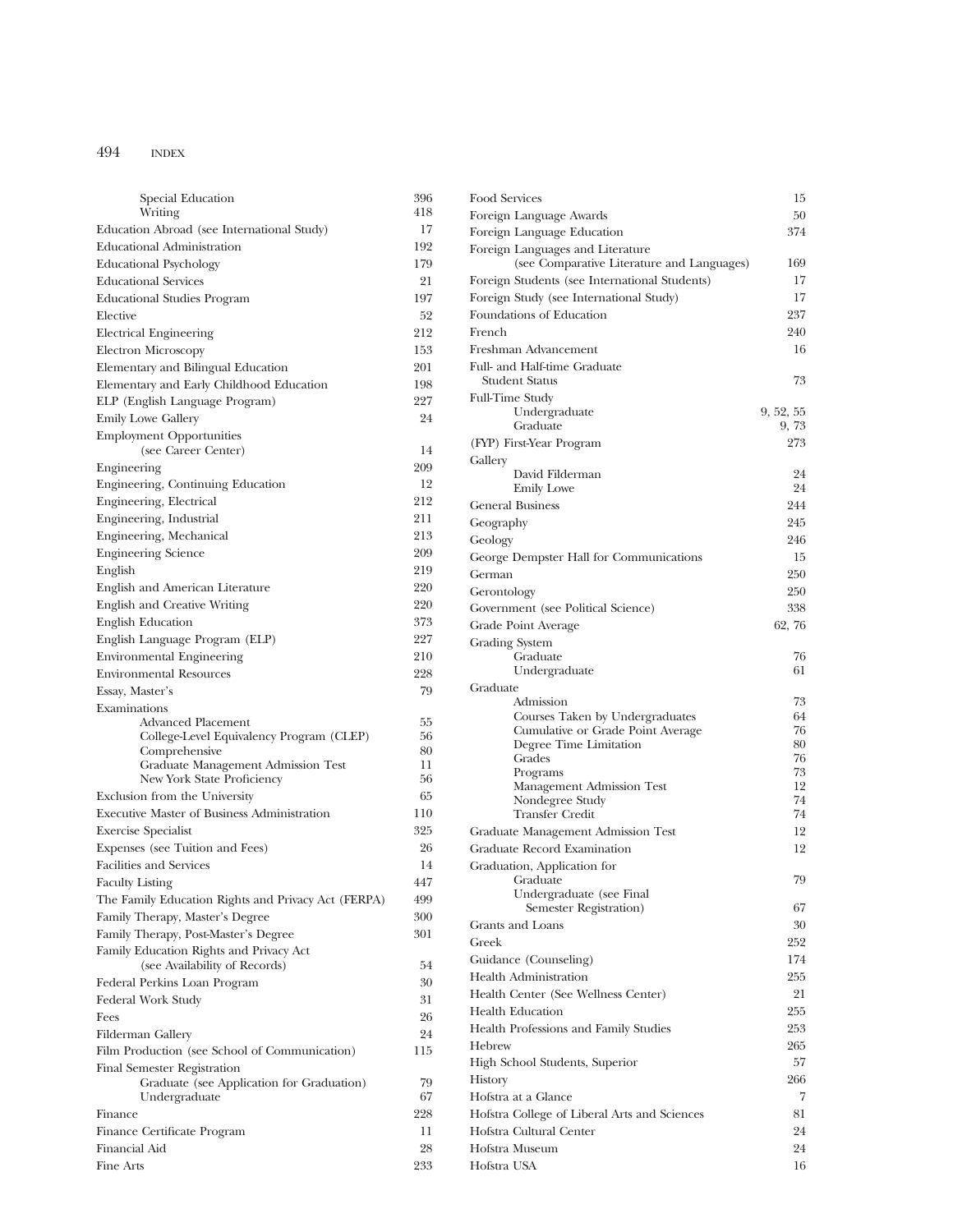| Honesty, Policy on Academic                               | 51         |
|-----------------------------------------------------------|------------|
| Honor Organizations                                       |            |
| Graduate                                                  | 77         |
| Undergraduate                                             | 69         |
| Honors, Bachelor Degree with                              | 69         |
| Honors College                                            | 133A       |
| Honors, Departmental                                      | 69         |
| Honors House                                              | 68         |
| Honors, Master's (see Master's Degree with Distinction)   | 77         |
| Honors, Prizes and Awards                                 | 50         |
| Honors Programs                                           | 68         |
| <b>Honors Seminars</b>                                    | 68         |
| Housing (see Residential Life)                            | 19         |
| Human Cytogenetics                                        | 153        |
| Humanities                                                | 271<br>81  |
| Humanities, Division of the<br>Art History and Humanities | 143        |
| Comparative Literature and Languages                      | 169        |
| Drama                                                     | 186        |
| English                                                   | 219        |
| Fine Arts                                                 | 233        |
| French<br><b>Ibero-American Studies</b>                   | 240<br>392 |
| Music                                                     | 313        |
| Spanish                                                   | 392        |
| Human Resources Management Certificate Program            | 11         |
| <b>Inactive Grades</b>                                    | 59         |
| Industrial Engineering                                    | 211        |
| Industrial/Organizational Psychology                      | 342        |
| Infirmary (see Health Services)                           | 16         |
| Institute of the Arts                                     | 25         |
| <b>Instructional Areas</b>                                | 8          |
| Intercollegiate Athletics                                 | 16         |
| Interdisciplinary Programs                                | 273        |
| Interdisciplinary Studies (M.A.)                          | 101, 272   |
| <b>International Affairs</b>                              | 273        |
| <b>International Business</b>                             | 274        |
| International Business Certificate Program                | 11         |
| <b>International Students</b>                             | 17         |
| <b>International Study</b>                                | 17         |
| Intramural Sports (see Recreation)                        | 18         |
| Italian                                                   | 276        |
| Italian Studies                                           | 277        |
| January Session                                           | 10         |
| Japanese                                                  | 278        |
| Jewish Studies                                            | 278        |
| Journalism                                                | 279        |
| Journalism and Mass Media Studies                         | 303        |
| Judaica (see Jewish Studies)                              | 278        |
| Juris Doctor/Master of Business Administration            | 110        |
| Labor Studies                                             | 419A       |
|                                                           | 22         |
| Language Laboratory                                       | 26         |
| Late Registration Fee                                     |            |
| Latin                                                     | 281        |
| Latin American and Caribbean Studies                      | 282        |
| Law, School of                                            | 128        |
| Law School Admission Test                                 | 12         |
| Law (see Prelaw Studies)                                  | 341        |
| Legal Nurse Consultant Certificate Program                | 12         |
| Liberal Arts Colloquia                                    | 283        |

| Liberal Arts Courses                                           | 53         |
|----------------------------------------------------------------|------------|
| Liberal Arts, Definition of                                    | 53         |
| Liberal Arts Program                                           | 283        |
| Liberal Arts Studies (credit and noncredit)                    | 12         |
| Library, Joan and Donald E. Axinn                              | 22         |
| Linguistics                                                    | 283        |
| Linguistics, Applied                                           | 284        |
| Literacy Studies                                               | 285        |
| Literature in Translation                                      | 290        |
| Living Accommodations (see Residential Life)                   | 19         |
| Loans                                                          | 30         |
| Long Island Studies Institute                                  | 24         |
| Lowe Gallery                                                   | 24         |
| Mack Hall, David S.                                            | 21         |
| Maintaining Matriculation Fee (see also Final                  |            |
| Semester Registration)                                         | 26, 67, 79 |
| Major, Change of                                               | 51         |
| Major Degree Requirements                                      |            |
| <b>Bachelor</b> of Arts                                        | 82         |
| Bachelor of Business Administration<br>Bachelor of Engineering | 104<br>86  |
| <b>Bachelor of Fine Arts</b>                                   | 86         |
| <b>Bachelor</b> of Science                                     | 86         |
| Bachelor of Science in Education                               | 124        |
| Doctor of Education                                            | 79         |
| Doctor of Philosophy<br>Master of Arts                         | 79<br>87   |
| Master of Arts: Education                                      | 126        |
| Master of Business Administration                              | 107        |
| Master of Science in Education                                 | 124, 126   |
| Major, dual                                                    | 60         |
| Managed Care                                                   | 258        |
| Management                                                     | 291        |
| Management, Entrepreneurship and General Business              | 291        |
| Map, Campus                                                    | 433        |
| Marine and Freshwater Biology                                  | 153        |
| Marine Laboratory                                              | 18         |
| Marketing                                                      | 296        |
| Marketing Certificate Program                                  | 11         |
| Marketing and International Business                           | 296        |
| Marking System                                                 |            |
| Graduate<br>Undergraduate                                      | 76<br>61   |
| Marriage and Family Therapy                                    | 300        |
| Marriage and Family Therapy Clinic                             | 23         |
| Mass Media Studies                                             | 303        |
| Master of Arts                                                 | 87         |
| Applied Linguistics (TESL)                                     | 284        |
| Bilingualism                                                   | 150        |
| Biology                                                        | 152        |
| Comparative Literature<br>Computer Science                     | 169<br>171 |
| <b>Creative Arts Therapy</b>                                   | 180        |
| Early Childhood                                                | 202        |
| <b>Elementary Education</b>                                    | 201        |
| English                                                        | 220        |
| English and Creative Writing<br>French                         | 221<br>241 |
| <b>Health Administration</b>                                   | 255        |
| History                                                        | 266        |
| Humanities                                                     | 271        |
| Industrial/Organizational Psychology                           | 342<br>272 |
| <b>Interdisciplinary Studies</b>                               |            |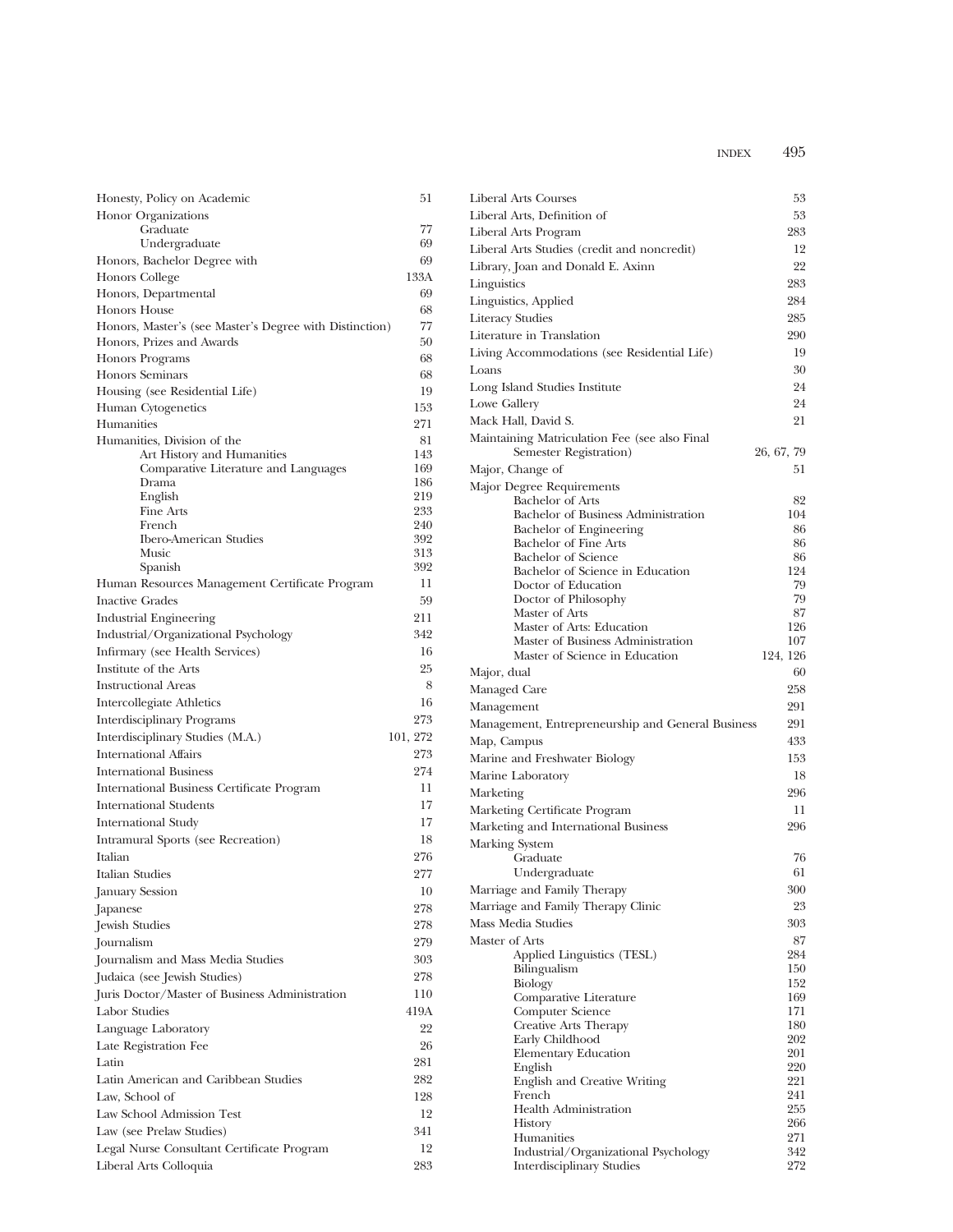| Marriage and Family Therapy                                      | 300          |
|------------------------------------------------------------------|--------------|
| Mathematics                                                      | 306          |
| Mathematics, Science, and Technology                             | 202          |
| Psychology                                                       | 343<br>358   |
| Reading, Language, and Cognition<br>Secondary Education          | 382          |
| Spanish                                                          | 392          |
| Special Education                                                | 400          |
| Special Program in Early Childhood                               | 200          |
| Speech-Language Audiology or Pathology                           | 409          |
| Master of Business Administration                                | 107          |
| Thesis Binding Fee                                               | 27           |
| Master of Business Administration/Juris Doctor                   | 110          |
| Master of Professional Studies                                   | 397          |
| Master of Science                                                | 87, 111, 126 |
| Accounting                                                       | 112          |
| Accounting and Taxation<br><b>Accounting Information Systems</b> | 112<br>112   |
| <b>Applied Mathematics</b>                                       | 306          |
| Biology                                                          | 153          |
| Computer Science                                                 | 172          |
| <b>Computer Information Systems</b>                              | 112          |
| Finance                                                          | 113          |
| Gerontology                                                      | 251          |
| <b>Health Education</b>                                          | 257          |
| Human Cytogenetics                                               | 153<br>113   |
| Human Resources Management<br>Marketing Research                 | 113          |
| Physical Education                                               | 327          |
| School-Community Psychology                                      | 343          |
| Taxation                                                         | 112          |
| Master of Science in Education                                   | 124, 126     |
| <b>Bilingual Elementary Education</b>                            | 201          |
| <b>Bilingual Secondary Education</b>                             | 381          |
| Counseling                                                       | 176          |
| Early Childhood Education, PreK-6                                | 200          |
| Early Childhood Special Education                                | 398<br>192   |
| <b>Educational Administration</b><br>Elementary Education PreK-6 | 200          |
| Foundations of Education                                         | 238          |
| <b>Literacy Studies</b>                                          | 285          |
| Literacy Studies and Special Education                           | 286          |
| Program Evaluation                                               | 368          |
| Reading                                                          | 357          |
| Rehabilitation Counseling                                        | 363          |
| Secondary Education                                              | 380          |
| Special Education<br>Special Education and Art Therapy           | 396<br>399   |
| Teaching of English as a Second Language                         |              |
| (TESL)                                                           | 382          |
| Master's Degrees, Regulations Governing                          | 77           |
| Master's Degree with Distinction                                 | 77           |
| Master's Essay or Thesis                                         | 79           |
| Master's Programs                                                | 74           |
|                                                                  |              |
| Mathematics                                                      | 304          |
| Mathematics, Applied                                             | 306          |
| Mathematics Education                                            | 375          |
| Mathematics, Science, and Technology                             | 202          |
| Matriculated Student                                             | 52           |
| Mechanical Engineering                                           | 213          |
| Medical Care (see Health Services)                               | 16           |
| Medicine (see Premedical Studies)                                | 341          |
| Meteorology                                                      | 310          |
| Middle Income Plan                                               | 29           |
| Middle School Extension, grades 5-6                              | 383          |
|                                                                  |              |

| Middle School Extension, grades 7-9                                                  | 203        |
|--------------------------------------------------------------------------------------|------------|
| Military Science                                                                     | 310        |
| Minor Concentration Requirements                                                     |            |
| <b>Bachelor of Arts</b>                                                              | 82         |
| Bachelor of Business Administration                                                  | 105        |
| Bachelor of Science<br>Bachelor of Science in Education                              | 82<br>121  |
| Modern Greek                                                                         | 313        |
| Music                                                                                | 313        |
|                                                                                      |            |
| Music Education                                                                      | 376        |
| Music Listening Room                                                                 | 25         |
| Musical Organizations                                                                | 25         |
| Natural Science                                                                      | 318        |
| Natural Sciences, Mathematics, Engineering<br>and Computer Sciences, Division of the | 81         |
| Astronomy                                                                            | 145        |
| Biochemistry                                                                         | 150        |
| Biology                                                                              | 151        |
| Chemistry                                                                            | 166        |
| Computer Science                                                                     | 171        |
| Engineering<br><b>Environmental Resources</b>                                        | 209<br>228 |
| Geology                                                                              | 246        |
| Mathematics                                                                          | 304        |
| Meteorology                                                                          | 310        |
| Natural Science                                                                      | 318        |
| Physics                                                                              | 336        |
| Premedical<br>Technology and Public Policy                                           | 341<br>416 |
| New College of Hofstra                                                               | 89         |
| New York State Certification                                                         | 120        |
|                                                                                      |            |
| New York State Education Department<br><b>Inventory of Registered Programs</b>       | 489        |
| New York State Proficiency Examinations                                              | 56         |
| New York State Tuition Assistance                                                    | 31         |
| NOAH (New Opportunities at Hofstra)                                                  | 319        |
| Nondegree Study Graduate                                                             | 73         |
| Nonliberal Arts Courses                                                              | 53         |
| Nonmatriculated Study                                                                |            |
| Graduate                                                                             | 73         |
| Undergraduate                                                                        | 57         |
| Numbering System                                                                     | 53         |
| Off-Campus Education                                                                 | 87, 89     |
| Office of the Dean of Students                                                       | 15         |
| Office of Student Employment                                                         | 20         |
| Oral Biology                                                                         | 153        |
| Orchestra (see Musical Organizations)                                                | 25         |
| PALS (Program for Academic Learning Skills)                                          | 18, 130    |
| Paralegal Studies Certificate Program                                                | 12         |
| Parking                                                                              | 18         |
| Part-time Studies, Office of                                                         | 14         |
| Part-Time Study                                                                      | 10, 57, 73 |
| Pass/D+/D/Fail, Undergraduate                                                        | 62         |
| Pass/Fail Graduate                                                                   | 76         |
| PEIR (Professionals and Executives in Retirement)                                    | 12         |
| Perkins Loan Program, Federal                                                        | 30         |
| Permission to Attend from Other Colleges                                             | 52         |
| Permission to Attend Other Colleges                                                  | 63         |
| PHED (Program for the                                                                |            |
| Higher Education of the Disabled)                                                    | 18         |
| Philosophy                                                                           | 320        |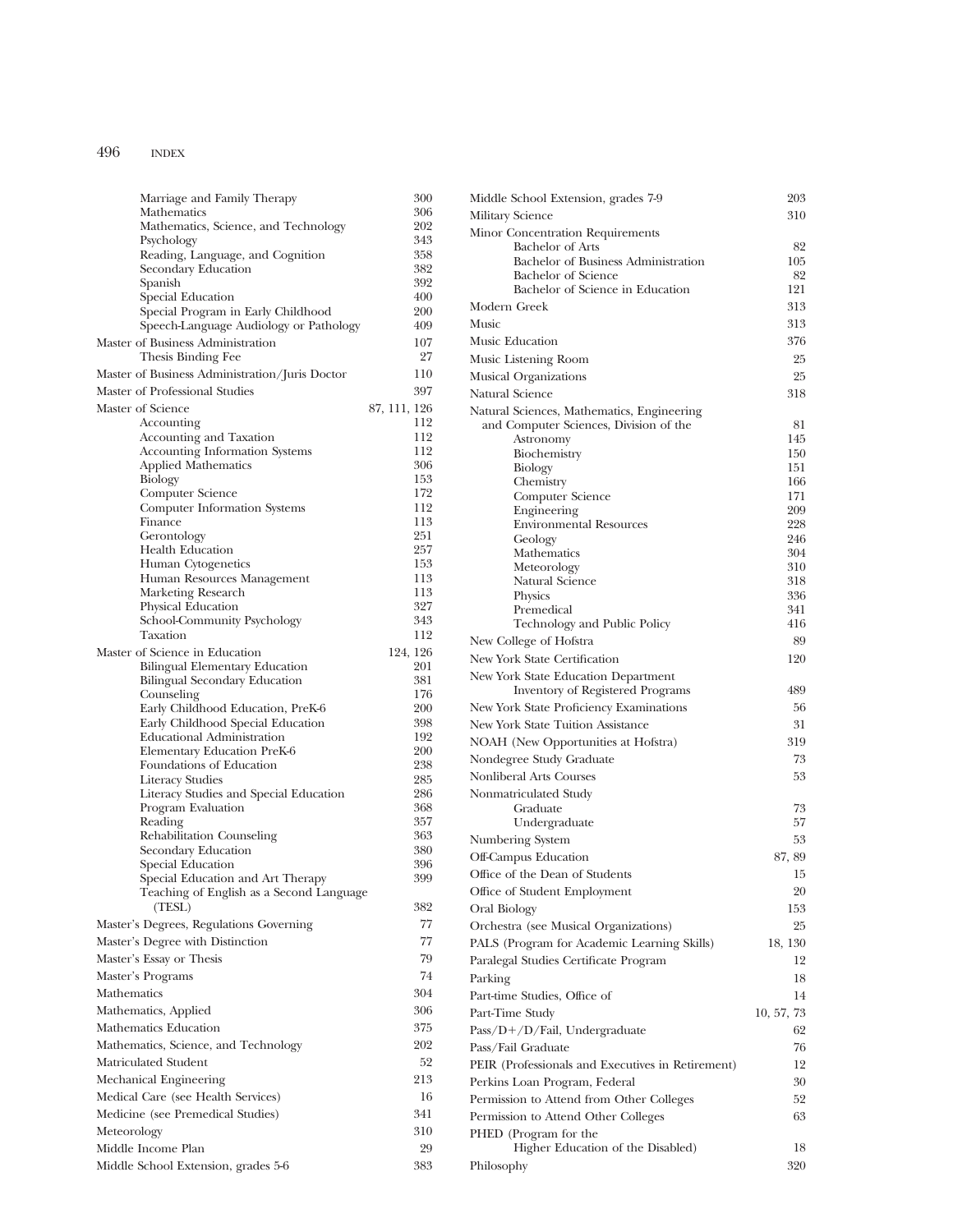| Philosophy of Science                                     | 323        |
|-----------------------------------------------------------|------------|
| Physical Education and Sport Sciences                     | 323        |
| Physics                                                   | 336        |
| <b>Political Science</b>                                  | 338        |
| Portuguese                                                | 340        |
| Post Baccalaureate Premedical Studies                     | 340        |
| Postdoctoral, Psychology                                  | 346        |
| Post-Master's Degree                                      |            |
| <b>Family Therapy</b><br>Sex Counseling                   | 301<br>301 |
| Postsecondary Transition Specialist                       | 401        |
| <b>Pre-Allied Medical Professions</b>                     | 151        |
| Predental Studies (see Premedical Studies)                | 341        |
| <b>Prelaw Studies</b>                                     | 341        |
| Premedical, Predental, Preveterinary Medicine Studies     | 152        |
| Premedical/Prehealth Professional Studies                 | 341        |
| Prior Learning                                            | 56         |
| Privacy Act                                               | 54         |
| Private Instruction Fee                                   | 27         |
| Prizes and Awards                                         | 48         |
|                                                           | 63         |
| Probation Standards-Undergraduate                         | 76         |
| Graduate                                                  |            |
| Professional Diploma<br>Counseling                        | 176        |
| <b>Educational Administration</b>                         | 193        |
| Managed Care                                              | 258        |
| Marriage and Family Therapy                               | 301        |
| Reading                                                   | 358        |
| Rehabilitation Administration<br>Special Education        | 363<br>400 |
| Professionals and Executives in Retirement (PEIR)         | 12         |
| Program Change Fee                                        | 26         |
| Program, Change of                                        | 63         |
| Program Evaluation                                        | 368        |
| Program Planning                                          | 60         |
| Programs of Study                                         |            |
| Bachelor's                                                | 60         |
| Doctoral                                                  | 79         |
| Master's                                                  | 77         |
| <b>Provisional Courses</b>                                | 420        |
| Provost's Scholars                                        | 67         |
| Psychological Evaluation, Research, and Counseling Clinic | 23         |
| Psychology                                                | 342        |
| Psy.D. in School-Community Psychology                     | 345        |
| <b>Public Affairs</b>                                     | 355        |
| Public History                                            | 266        |
| <b>Public Relations</b>                                   | 280        |
| Publishing Studies and Literature                         | 220        |
| Quantitative Methods                                      | 356        |
| Radio                                                     | 25         |
| Reading                                                   | 357        |
| Reading/Communications Resource Center                    | 23         |
| Reading/Writing Learning Clinic                           | 23         |
| Readmission                                               |            |
| Undergraduate                                             | 59<br>74   |
| Graduate<br>Records, Availability                         | 54         |
| Recreation Program                                        | 18         |
| Refresher Course (see Repeated Course)                    | 64         |
| Refund Policy (Undergraduate and Graduate)                | 64         |
| Registration Fee (University Fee)                         | 26         |
|                                                           |            |

| Registration, Final Semester<br>Graduate (see Application for Graduation)<br>Undergraduate | 79<br>67                 |
|--------------------------------------------------------------------------------------------|--------------------------|
| Regulations Governing Doctoral Programs                                                    | 79                       |
| Regulations Governing Graduate Programs                                                    | 77                       |
| Rehabilitation Administration                                                              | 363                      |
| Rehabilitation Counseling                                                                  | 363                      |
| Rehabilitation Counseling of Persons with Psychiatric                                      |                          |
| <b>Disabilities</b>                                                                        | 364                      |
| Religious Studies                                                                          | 367                      |
| Remission of Tuition (see Refund Policy)                                                   | 65                       |
| <b>Repeated Course</b>                                                                     | 64                       |
| Requirements for the Major and Minor<br>(where applicable) in<br><b>Bachelor of Arts</b>   | 82                       |
| Bachelor of Business Administration                                                        | 104                      |
| Bachelor of Engineering                                                                    | 86                       |
| Bachelor of Fine Arts                                                                      | 86                       |
| <b>Bachelor</b> of Science                                                                 | 86                       |
| Bachelor of Science in Education                                                           | 124<br>79                |
| Doctor of Education<br>Doctor of Philosophy                                                | 79                       |
| Doctor of Psychology                                                                       | 345                      |
| Master of Arts                                                                             | 77                       |
| Master of Arts: Education                                                                  | 126                      |
| Master of Business Administration<br>Master of Science                                     | 107                      |
| Master of Science in Education                                                             | 87, 111, 119<br>124, 126 |
| Requirements, University                                                                   | 66                       |
| Research                                                                                   | 368                      |
| Reserve Officers Training Corps (ROTC)                                                     | 310                      |
| Residence Hall Fees                                                                        | 27                       |
| Residence Halls (see Residential Life)                                                     | 19                       |
| Residence Requirement                                                                      | 58                       |
| Respecialization, Postdoctoral Program, Psychology                                         | 346                      |
| Romance Languages and Literatures                                                          | 370                      |
| Russian                                                                                    | 370                      |
| Saturday Classes for Young People                                                          | 12                       |
| Schedules, Class                                                                           | 52                       |
| Scholarships (see Financial Aid)                                                           | 28                       |
| School-Community Psychology                                                                | 345                      |
| School Counselor Bilingual Extension                                                       | 177                      |
| School Health Education                                                                    | 253                      |
| School of Business, Frank G. Zarb                                                          | 102                      |
|                                                                                            | 115                      |
| School of Communication<br>School of Education and Allied Human Services                   | 119                      |
| School of Law                                                                              | 128                      |
|                                                                                            | 129                      |
| School for University Studies<br>Science Education                                         | 377                      |
|                                                                                            |                          |
| Secondary Education                                                                        | 371                      |
| Second Bachelor's Degree                                                                   | 60                       |
| Semester Hour                                                                              | 52                       |
| <b>Senate Committees</b>                                                                   | 443                      |
| Senior Citizens Tuition                                                                    | 51                       |
| Services and Facilities                                                                    | 14                       |
| Sex Counseling                                                                             | 301                      |
| Social Sciences, Division of the                                                           | 81                       |
| Anthropology<br>Economics                                                                  | 140<br>189               |
| Geography                                                                                  | 245                      |
| History                                                                                    | 266                      |
| Philosophy                                                                                 | 320                      |
|                                                                                            |                          |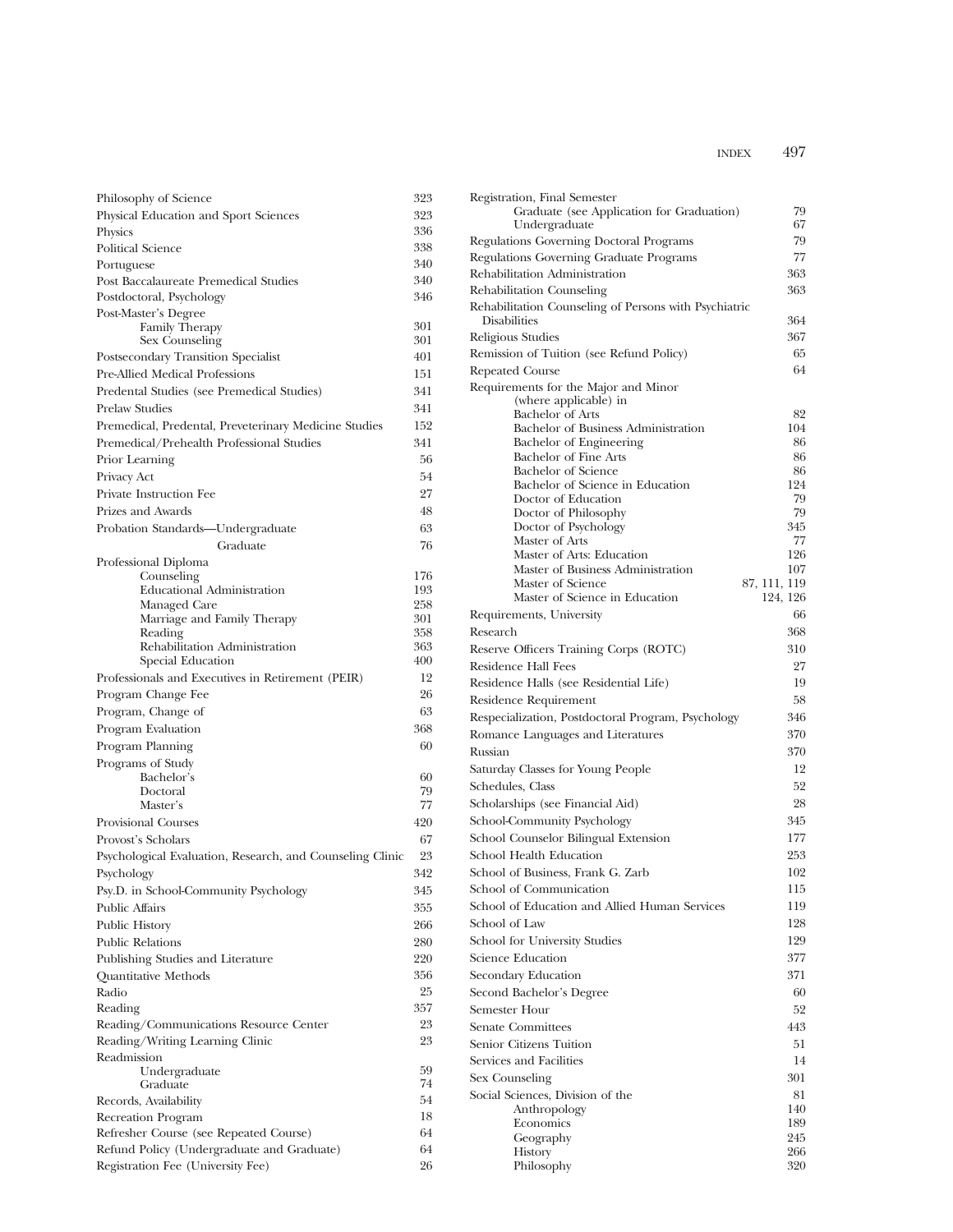| Political Science                                                                | 338                  | Graduate Program                                          | 74   |
|----------------------------------------------------------------------------------|----------------------|-----------------------------------------------------------|------|
| Psychology                                                                       | 342                  | Part-Time Students                                        | 57   |
| Sociology                                                                        | 389                  | Transfer Credit (Advance Standing) Policy                 | 58   |
| Speech-Language-Hearing Sciences                                                 | 408                  | <b>Transfer Credits</b>                                   |      |
| Social Studies Education                                                         | 378                  | Graduate                                                  | 74   |
| Sociology                                                                        | 389                  | Undergraduate                                             | 58   |
| The Solomon Amendment                                                            | 54                   | Undergraduate, HCLAS Core Curriculum                      | 86   |
| Spanish                                                                          | 392                  | Undergraduate, Zarb School of Business Core<br>Curriculum | 105  |
| Special Academic Projects                                                        | 134                  | <b>Trustees</b>                                           | 6    |
| Special Admissions                                                               | 57                   |                                                           |      |
| Special Education and Art Therapy                                                | 399                  | Tuition and Fees                                          | 26   |
| Special Education                                                                | 396                  | <b>Tuition Deposit</b>                                    | 57   |
| Special Education and Rehabilitation Center                                      | 23                   | Tuition Remission (see Refund Policy)                     | 65   |
| Special Education Assessment and Diagnosis                                       | 401                  | <b>Tutorial Program</b>                                   | 20   |
| Special Education Bilingual Extension Program                                    | 399                  | Undergraduate Admissions                                  | 55   |
| Special Endowments                                                               | 50                   | Undergraduate Grades                                      | 61   |
| Specialization, Fields of                                                        |                      | Undergraduate Programs                                    | 60   |
| Graduate                                                                         | 74                   | Undergraduate Part-Time Study                             | 57   |
| Undergraduate                                                                    | 60                   | University Advisement                                     | 14   |
| Speech and Hearing Handicapped, Preparation for<br>Eligibility for Certification | 410                  | University Club                                           | 21   |
| Speech Communication and Rhetorical Studies                                      | 406                  | University College for Continuing Education               | 10   |
|                                                                                  | 408                  | University Computing Facility                             | 21   |
| Speech-Language-Hearing Sciences                                                 | 379                  | University Degree Requirements                            | 66   |
| Speech Communication Education                                                   | 23                   | University Fee                                            | 26   |
| Speech-Language-Hearing Clinic                                                   |                      | University Honors College                                 | 133A |
| Speech-Language Pathology or Audiology                                           | 409                  | University Honors Program                                 | 68   |
| <b>State Grants</b>                                                              | 31                   |                                                           | 69   |
| <b>Student Activities</b>                                                        | 19                   | University Honors Seminars                                |      |
| <b>Student Center</b>                                                            | 20                   | University Probation Standards-Undergraduate              | 63   |
| Student Employment (see Office of Student Employment)                            | 20                   | <b>University Requirements</b>                            | 66   |
| <b>Student Services and Facilities</b>                                           | 14                   | University Studies, School for                            | 129  |
| Study Abroad (see International Study)                                           | 17                   | University Tutorial Program                               | 21   |
| Summer Camps                                                                     | 13                   | University Without Walls                                  | 101  |
| Summer Language Program, Spanish                                                 | 392                  | Veterans' Benefits                                        | 33   |
| <b>Summer Sessions</b>                                                           | 10                   | Veterans', Credits for                                    | 56   |
| Sunday College at Hofstra                                                        | 12                   | Visiting Another College                                  | 64   |
| Swim Center                                                                      | 20                   | <b>Visiting Students</b>                                  | 52   |
| TAP                                                                              | 31                   | Vocational Counseling (see Career Counseling Services)    | 15   |
| Taxation                                                                         | 415                  | Wellness Center (formerly Health Center)                  | 21   |
| Teaching, Preparation for                                                        |                      | Wind Conducting                                           | 382  |
| Elementary<br>Secondary                                                          | 121, 198<br>121, 371 | Withdrawal from a Course                                  |      |
| Teaching of English as a Second Language                                         | $382\,$              | Undergraduate                                             | 64   |
|                                                                                  |                      | Graduate                                                  | 76   |
| Teaching of Writing                                                              | 418                  | Withdrawal from the University                            |      |
| Technical Services, University                                                   | 21                   | Undergraduate                                             | 64   |
| Technology and Public Policy                                                     | 416                  | Graduate                                                  | 76   |
| Tests (see Credit by Examination)<br>Graduate                                    | 74                   | Women's Studies                                           | 417  |
| Undergraduate                                                                    | 55                   | Work/Study Program (see Student Employment)               | 20   |
| <b>Theater Arts</b>                                                              | 186                  | WRHU (Radio)                                              | 25   |
| Thesis, Master's (see Master's Essay)                                            | 79                   | Writers' Conference                                       | 12   |
| Time Limitation                                                                  |                      | Write Start                                               | 418  |
| Doctoral Degree                                                                  | 80                   | Writing                                                   | 418  |
| Master's Degree                                                                  | 78                   | Zarb, Frank G., School of Business                        | 102  |
| Transcripts                                                                      | 27                   | Advanced Graduate Certificate in Business                 |      |
| <b>Transfer Admissions</b>                                                       |                      | Programs                                                  | 114  |
| <b>Full-Time Students</b>                                                        | 57                   | Undergraduate Certificate Programs                        | 113  |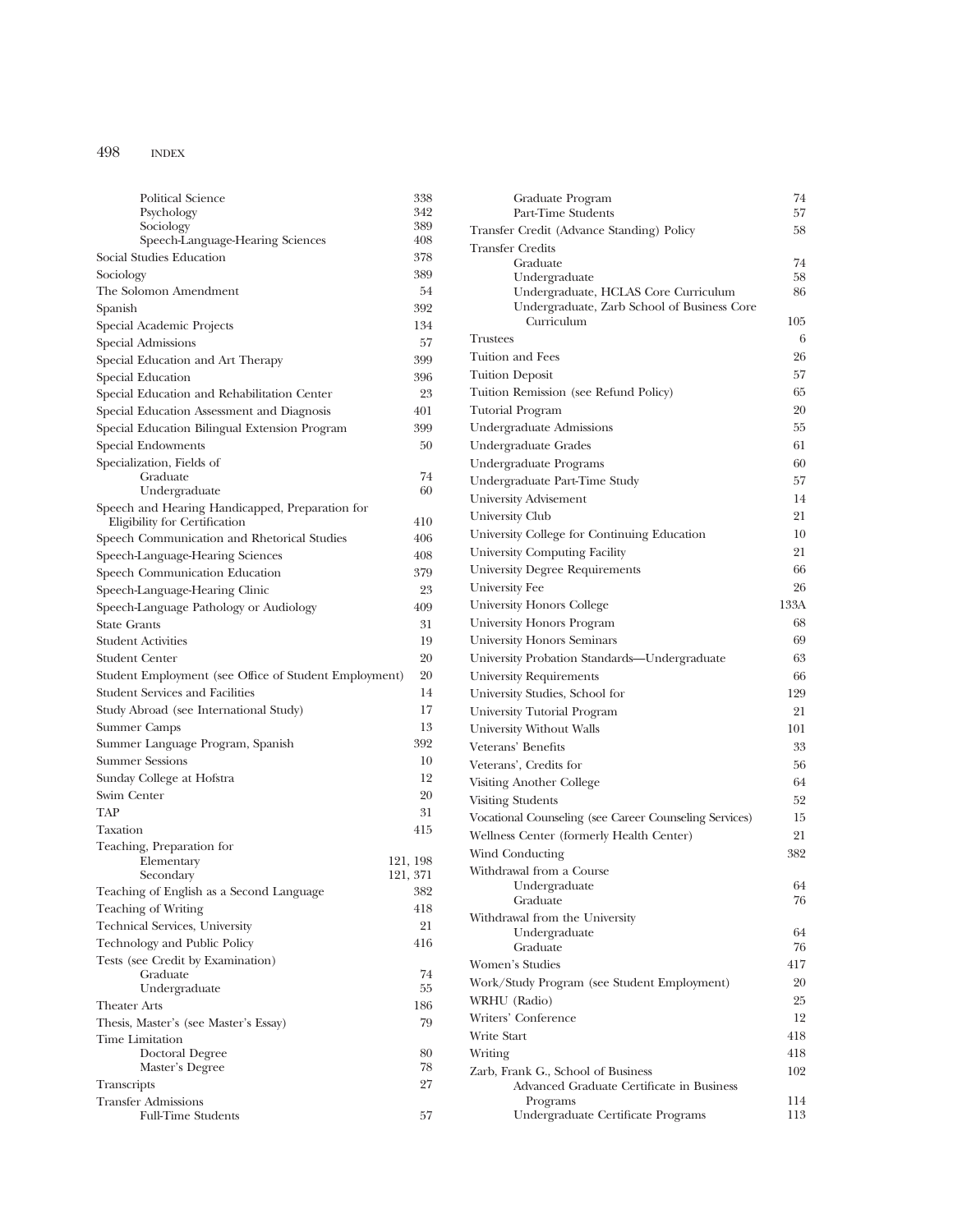THE FAMILY EDUCATIONAL RIGHTS AND PRIVACY ACT (FERPA) affords students certain rights with respect to their education records. They are:

- 1. The right to inspect and review the student's education records within 45 days of the day the University receives a request for access.
	- —Students should submit to the registrar, dean, head of the academic department or other appropriate official, written requests that identify the record(s) they wish to inspect. The University official will make arrangements for access and notify the students of the time and place where the records may be inspected. If the records are not maintained by the University official to whom the request was submitted, that official shall advise the student of the correct official to whom the request should have been addressed.
- 2. The right to request the amendment of the student's education records that the student believes are inaccurate or misleading.
	- —Students may ask the University to amend a record that they believe is inaccurate or misleading. They should write the University official responsible for the records, clearly identify the part of the record they want changed, and specify why it is inaccurate or misleading.
	- —If the University decides not to amend the record as requested by the student, the University will notify the student of the decision and advise the student of his or her right to a hearing regarding the request for amendment. Additional information regarding the hearing procedure will be provided to the student when notified of the right to a hearing.
- 3. The right to consent to disclosures of personally identifiable information contained in the student's education records, except to the extent that FERPA authorizes disclosure without consent.
	- —One exception which permits disclosure without consent is disclosure to school officials with legitimate education interests. A school official is a person employed by the University in an administrative, supervisory, academic or research of support staff position (including law enforcement unit personnel and health staff); a person or company with whom the University has contracted (such as an attorney, auditor, or collection agent); a person serving on the Board of Trustees; or a student serving on an official committee, such as a disciplinary or grievance committee, or assisting another school official in performing his or her tasks.
	- —A school official has a legitimate educational interest if the official needs to review an education record in order to fulfill his or her professional responsibility.
- 4. The right to file a complaint with the U.S. Department of Education concerning alleged failures by Hofstra University to comply with the requirements of FERPA. The name and address of the Office that administers FERPA is

Family Policy Compliance Office U.S. Department of Education 400 Maryland Avenue, SW Washington, DC 20202-46052